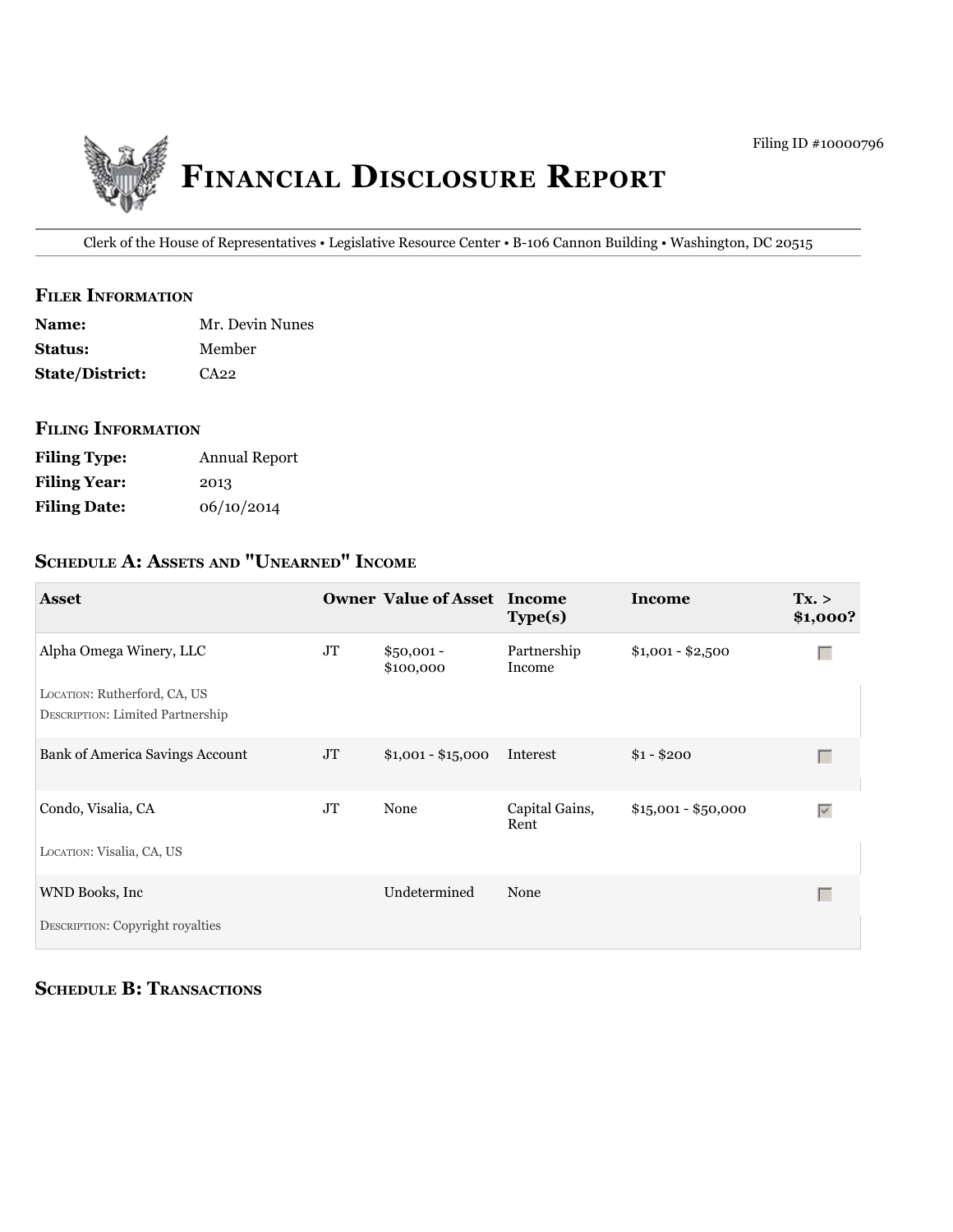| <b>Asset</b>              | <b>Owner Date</b>     | Tx.<br><b>Amount</b><br><b>Type</b> | Cap.<br>Gains ><br>\$200? |
|---------------------------|-----------------------|-------------------------------------|---------------------------|
| Condo, Visalia, CA        | $\rm JT$<br>03/1/2013 | S<br>$$100,001 -$<br>\$250,000      | $\overline{\vee}$         |
| LOCATION: Visalia, CA, US |                       |                                     |                           |

## **ScHeDule c: earneD income**

| <b>Source</b>                     | $\mathbf{m}$  | ็ทoun |
|-----------------------------------|---------------|-------|
| Tulare County Office of Education | spouse salary | - -   |

## **ScHeDule D: liabilitieS**

|           | <b>Owner Creditor</b> | Date Incurred Type |                                              | <b>Amount of</b><br>Liability |
|-----------|-----------------------|--------------------|----------------------------------------------|-------------------------------|
| <b>JT</b> | Chase Bank            | Dec 2010           | Mortgage on primary residence; Tulare,<br>CA | $$50,001 -$<br>\$100,000      |

### **SCHEDULE E: POSITIONS**

| <b>Position</b> | <b>Name of Organization</b> |
|-----------------|-----------------------------|
| Limited Partner | Alpha Omega Winery          |

# **ScHeDule f: agreementS**

None disclosed.

### **SCHEDULE G: GIFTS**

None disclosed.

# **ScHeDule H: travel PaymentS anD reimburSementS**

| <b>Trip Details</b> |                      | <b>Inclusions</b>                                                                                      |                   |       |                |
|---------------------|----------------------|--------------------------------------------------------------------------------------------------------|-------------------|-------|----------------|
| <b>Source</b>       | <b>Start</b><br>Date | <b>End Date Itinerary</b>                                                                              | Lodging?          | Food? | <b>Family?</b> |
|                     |                      | American Enterprise Institute 03/7/2013 03/10/2013 Washington, DC - Sea Island,<br>GA - Washington, DC | $\overline{\vee}$ |       |                |

# **ScHeDule i: PaymentS maDe to cHarity in lieu of Honoraria**

None disclosed.